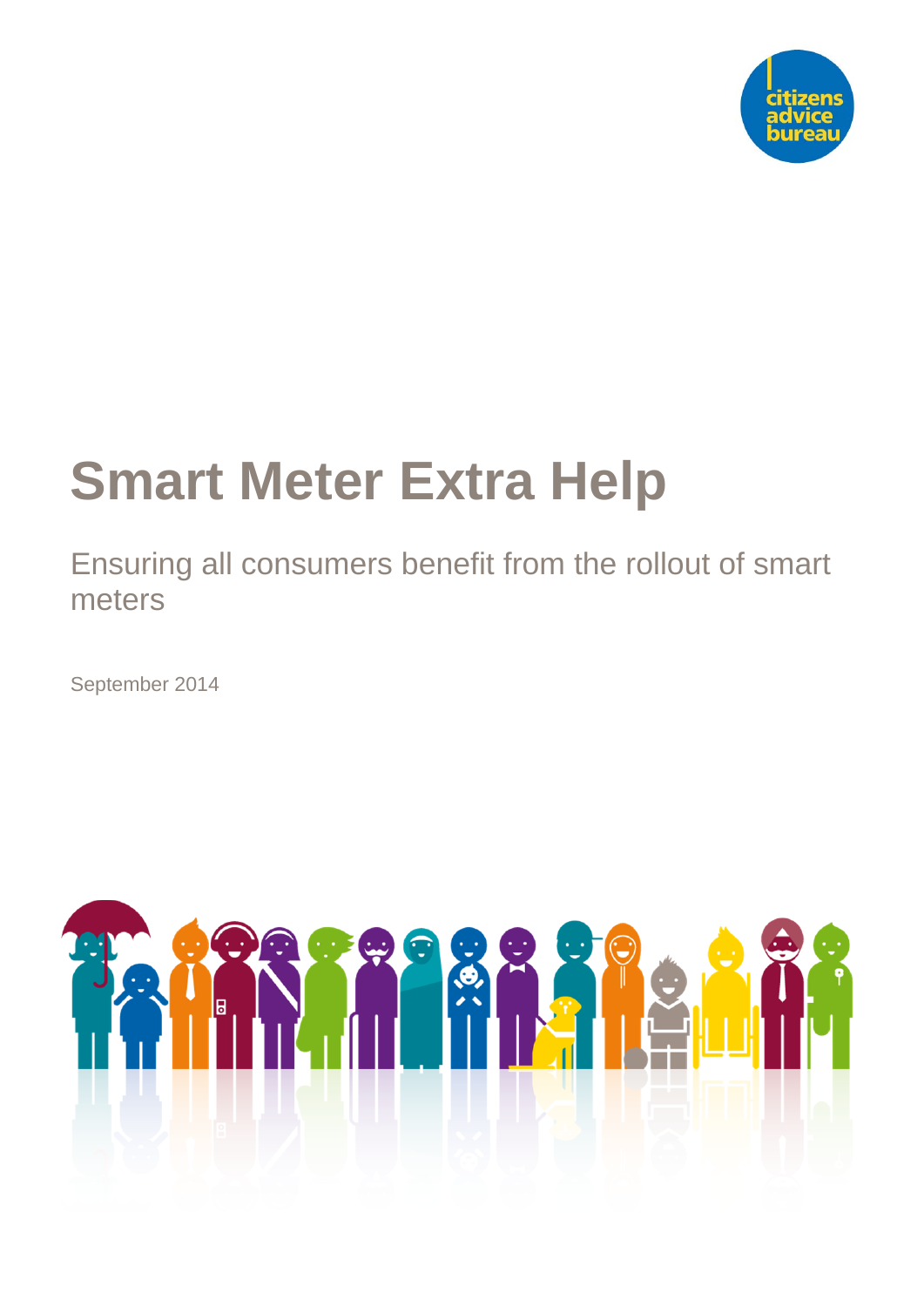# **Contents**

| The case for extra help                   | 2  |
|-------------------------------------------|----|
| Recommendations for an extra help service | 3  |
| Pilot proposals                           | 5  |
| Criteria for pilots                       | 11 |
| Next steps                                | 12 |

## **Acknowledgement**

The research on which this paper is based was prepared by National Energy Action for Citizens Advice. That research is available on the Citizens Advice website and is essential reading for any party wanting to assist in the further development of these proposals.

We thank the following organisations and individuals who participated in the research, in particular those who responded to the call for evidence and took part in stakeholder interviews.

| • Age UK<br><b>British Gas</b><br><b>Smart Energy</b><br>GB<br>Changeworks<br>Community<br>Action<br>Hampshire<br>• Community<br><b>Action Suffolk</b><br>Consumer<br><b>Council for</b><br><b>Water</b><br>• Consumer<br><b>Expert Group for</b><br><b>DCMS</b><br><b>DECC</b> | <b>Durham</b><br>$\bullet$<br>Community<br>Action<br>E.ON<br>$\bullet$<br><b>EDF</b><br>$\bullet$<br><b>Energise London</b><br>$\bullet$<br><b>CIC</b><br><b>Energy Action</b><br>$\bullet$<br><b>Scotland</b><br><b>Energy Saving</b><br>$\bullet$<br><b>Trust</b><br><b>Energy Saving</b><br>$\bullet$<br><b>Trust Scotland</b><br><b>Energy UK</b><br>$\bullet$<br>Energyshare<br>$\bullet$<br>Gateshead<br>$\bullet$<br>Council<br>$\bullet$ | <b>Hambleton District</b><br>$\bullet$<br>Council<br><b>Humber and Wolds</b><br>$\bullet$<br><b>RCC</b><br><b>IncomeMAX CIC</b><br>$\bullet$<br><b>Islington Council</b><br>$\bullet$<br><b>LESS CIC</b><br>$\bullet$<br><b>London Warm</b><br>$\bullet$<br>Zone<br><b>Melton Borough</b><br>$\bullet$<br>Council<br><b>National Energy</b><br>$\bullet$<br>Action<br><b>National Housing</b><br>$\bullet$<br><b>Federation</b><br>Northamptonshire<br>$\bullet$<br><b>ACRE</b><br>$\bullet$ | Ofgem<br>$\bullet$<br><b>Rica</b><br>$\bullet$<br><b>Royal National</b><br>$\bullet$<br><b>Institute of Blind</b><br>People<br><b>Rushcliffe</b><br>$\bullet$<br><b>Community and</b><br><b>Voluntary Service</b><br><b>Scotia Gas</b><br>$\bullet$<br><b>Networks</b><br><b>Switch Gas and</b><br>$\bullet$<br><b>Electric</b><br><b>The Footprint Trust</b><br>$\bullet$<br><b>The Scottish</b><br>$\bullet$<br>Government<br><b>The Welsh</b><br>$\bullet$<br>Government<br>$\bullet$ |
|---------------------------------------------------------------------------------------------------------------------------------------------------------------------------------------------------------------------------------------------------------------------------------|--------------------------------------------------------------------------------------------------------------------------------------------------------------------------------------------------------------------------------------------------------------------------------------------------------------------------------------------------------------------------------------------------------------------------------------------------|----------------------------------------------------------------------------------------------------------------------------------------------------------------------------------------------------------------------------------------------------------------------------------------------------------------------------------------------------------------------------------------------------------------------------------------------------------------------------------------------|------------------------------------------------------------------------------------------------------------------------------------------------------------------------------------------------------------------------------------------------------------------------------------------------------------------------------------------------------------------------------------------------------------------------------------------------------------------------------------------|
| <b>Doncaster</b>                                                                                                                                                                                                                                                                | <b>Groundwork</b>                                                                                                                                                                                                                                                                                                                                                                                                                                | <b>Northern Gas</b>                                                                                                                                                                                                                                                                                                                                                                                                                                                                          | <b>Westminster City</b>                                                                                                                                                                                                                                                                                                                                                                                                                                                                  |
| Council                                                                                                                                                                                                                                                                         | London                                                                                                                                                                                                                                                                                                                                                                                                                                           | <b>Networks</b>                                                                                                                                                                                                                                                                                                                                                                                                                                                                              | Council                                                                                                                                                                                                                                                                                                                                                                                                                                                                                  |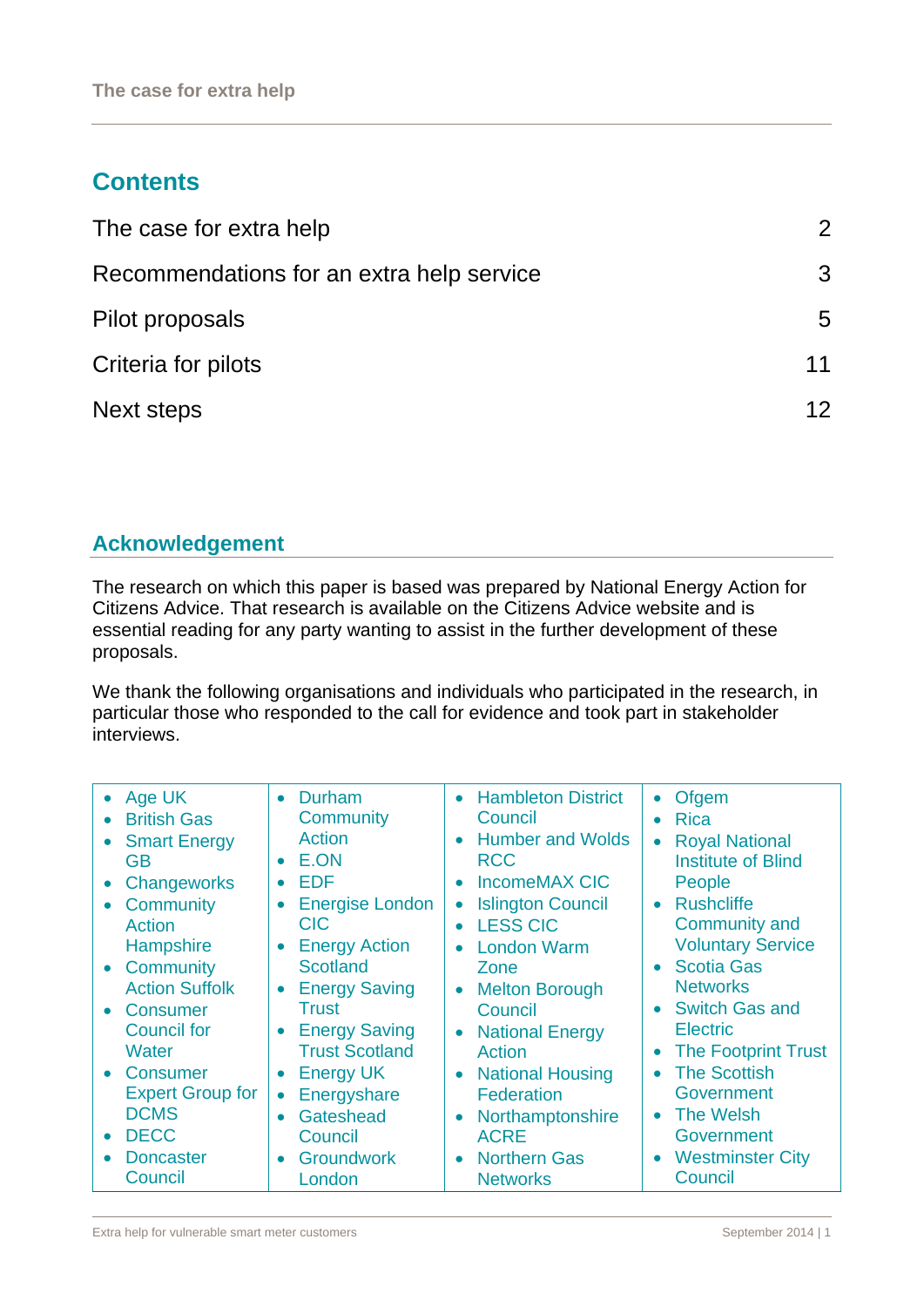# **The case for extra help**

Citizens Advice is concerned that consumers in vulnerable situations could miss out on the potential benefits of the £11 billion smart meter rollout, which they will be helping to fund through their energy bills. We want all consumers to have affordable, accessible and safe energy services, and government and industry need to address the particular risks faced by consumers in vulnerable circumstances.

#### **Risks to consumers in vulnerable situations Affordable?**  Consumers will not get value for money and/or financially benefit from smart meters, generating reputational risks and putting pressure on the scale and costs of the programme. **Accessible?** Consumers will not be able to access the benefits of smart meters due to their circumstances, such as income, tenure, property type or energy literacy. **Safe?**  Consumers will be at risk either due to misselling of other energy services in the home, or due to an incomplete response to finding dangerous appliances and heating systems in the home, and won't know who to turn to when they feel unsafe. **Fair?**  Some consumers will be willing to engage with, and pay extra for, new smart appliances and technologies. They will reap the financial benefits of the smart meter rollout, while vulnerable consumers are left to fund the infrastructure through higher bills.

Given these risks we want the Smart Meter Installation Code of Practice (SMICOP) to explicitly require suppliers to provide a dedicated service for consumers in vulnerable situations, in addition to phone and web-based support available to all consumers. To identify what form this could take we are asking government, the regulator and industry to pilot different approaches. We summarise those here, with the related challenges, with a view to generating interest and ideas on how to take those options forward.

## **Success criteria**

Consumers in vulnerable situations: benefit from the smart meter rollout, feel safe during the installation, with condemned appliances replaced for those most in need; get help with their bills, from reliable advice on cutting energy through changes in use or tariff through to the installation of measures; and get the financial assistance with their bills and energy efficiency services that they are entitled to. This is achieved with little to no impact on others' bills, because of economies of scale, through the dovetailing of smart meter and energy efficiency programmes, the application of data-matching to identify those in need, and the limiting of reputational risks to programme delivery.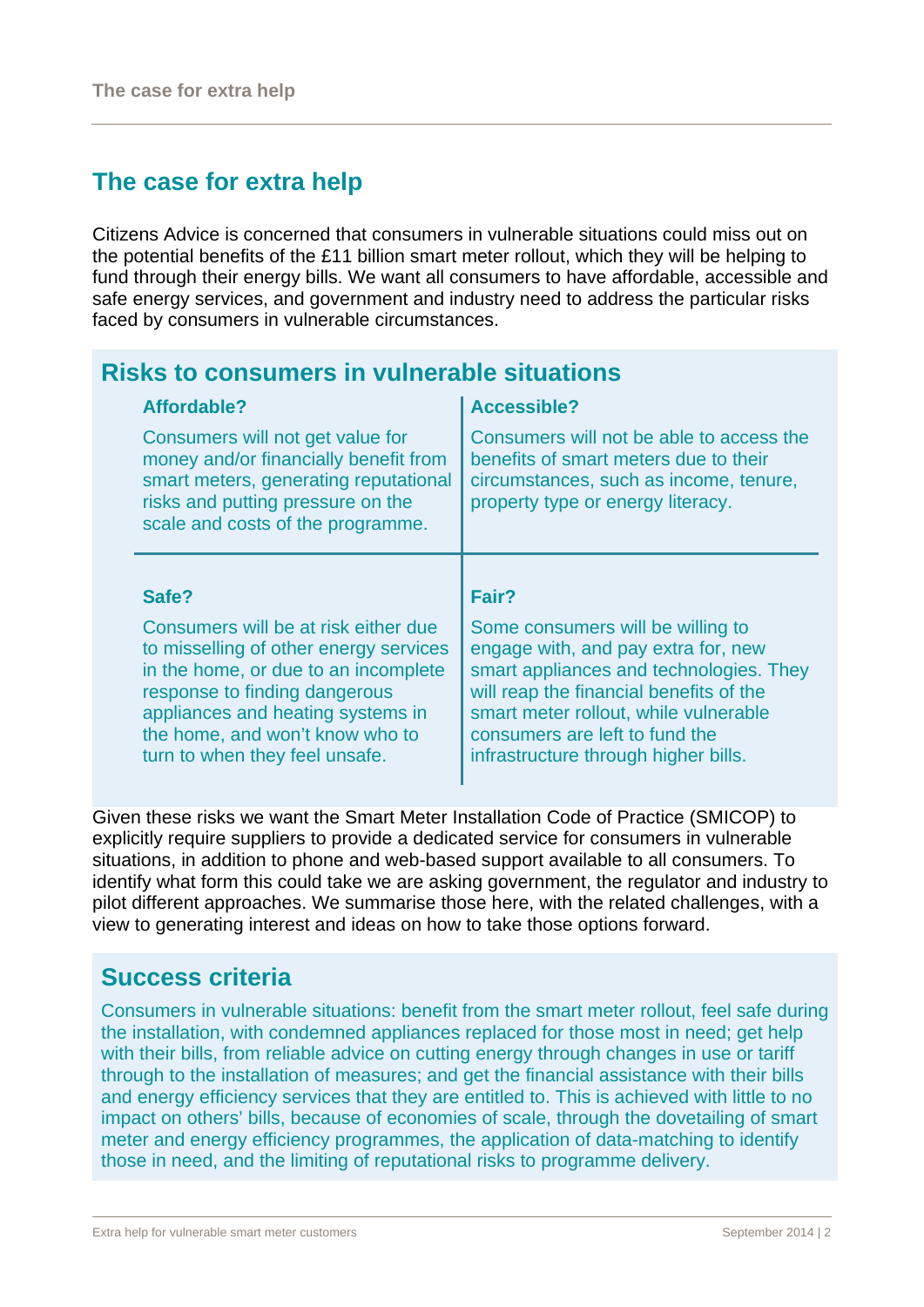# **Recommendations for an extra help service**

## **Defining vulnerability**

Key definitions of vulnerability in the energy sector are moving away from a categorybased approach towards an understanding of the condition as transitory – a combination of individual characteristics and structural factors. A smart meter extra help scheme will need to consider how to make services accessible to a broad range of potentially vulnerable consumers, while also adopting a feasible eligibility criteria that makes bestuse of existing proxies.

A customer is classed as vulnerable according to the following definition – 'a customer is vulnerable if, for reasons of age, health, disability, or severe financial insecurity, they are unable to safeguard their personal welfare or the personal welfare of other members of the household'

*the definition of vulnerability under the Smart Meter Code of Practice*

## **Practical implications of a broad definition**

Any proxy inevitably misses people out while an entirely flexible approach fails to provide the clarity required to identify resource requirements and target households.

Dovetailing existing criteria will facilitate integration with other schemes, which is in itself necessary to the delivery of the energy saving potential of the smart meter rollout.

#### **Related schemes**

Cold Weather Payment

Warm Homes Discount Broader Group

Energy Company Obligation (ECO) Affordable Warmth (AW) Group

## **How to help**



The rollout is supplier-led and in a silo from other measures to help consumers cut their bills; but an Extra Help Service could take a different approach to ensure the needs of consumers in vulnerable situations are met.

We have identified four options to test different variants of delivery body and level of intervention.

## **A matter of choice**

Just as consumers can choose whether or not they want a smart meter, an opt-in approach should be applied, alongside proactive targeting rather than supplier discretion, to ensure consumer choice and to avoid wasteful use of limited resources.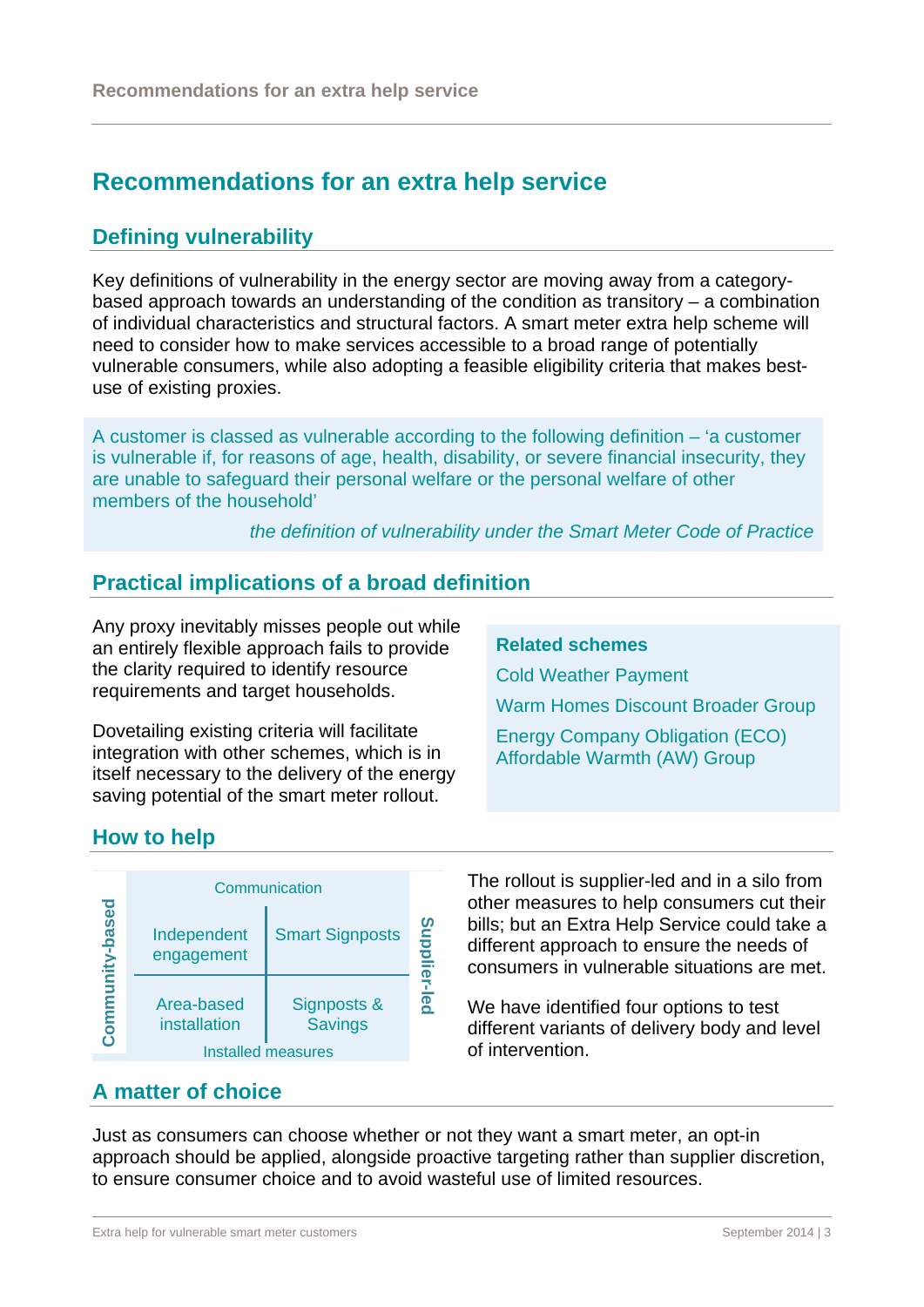## **Speak the consumer's language**

Messages are successful when they provide bespoke information and avoid generic tips and advice.

Suppliers will have flexibility about the way they 'sell' smart to their customers, including vulnerable ones. They should seek to provide bespoke advice to different consumer segments. This includes using language and form that resonates with the target audience. Such messages should not be restricted to financial costs and benefits.

## **Different channels in recognition of different consumer needs**

Relevant characteristics

- Spending, or budgeting, profile
- Reference to applicable services and subsidies
- Attitude to the environment
- Property type and its energy use
- Presence and type of heating controls
- Payment method

A range of channels is necessary to reach different consumer needs, underpinned by dedicated staff trained in vulnerability to ensure needs are understood and met.

Extra help services can have particular success in reaching consumers in vulnerable situations by offering face-to-face support and advice. This clearly has an additional cost but could be linked with a suite of energy saving and bill-cutting measures that will in turn help deliver the savings identified in the business case for smart meters.

#### **One-stop shop to help consumers in vulnerable situations navigate**

Many extra help schemes are based on a one-stop-shop model, which provides a single point of contact to access a range of services. This approach provides a form of handholding: navigating a consumer through a complex service delivery landscape. Examples of a one-stop-shop model include single point of contact referral networks, personal customer managers and 'whole-house' fuel poverty programmes that seek to implement a 'one-and-done' approach. The latter integrate a coordinated package of energy efficiency measures with support to improve energy and financial literacy.

#### **Partners can help build trust**

A partnership approach between a scheme provider and third parties is often critical to both access consumers in vulnerable situations to offer extra help, and to disseminate key messages through channels that people use and trust. Partners may include national organisations, community groups, children and young people and social networks, dependent on who ultimately benefits from the programme. Methods include co-branding, third party referral pathways and outreach events. A smart meter extra help scheme could benefit from promoting and/or delivering extra help through trusted third parties. Coordination of partners at a national, regional and local level however will have to occur in the context of a programme that is being delivered by multiple parties and across multiple areas simultaneously*.*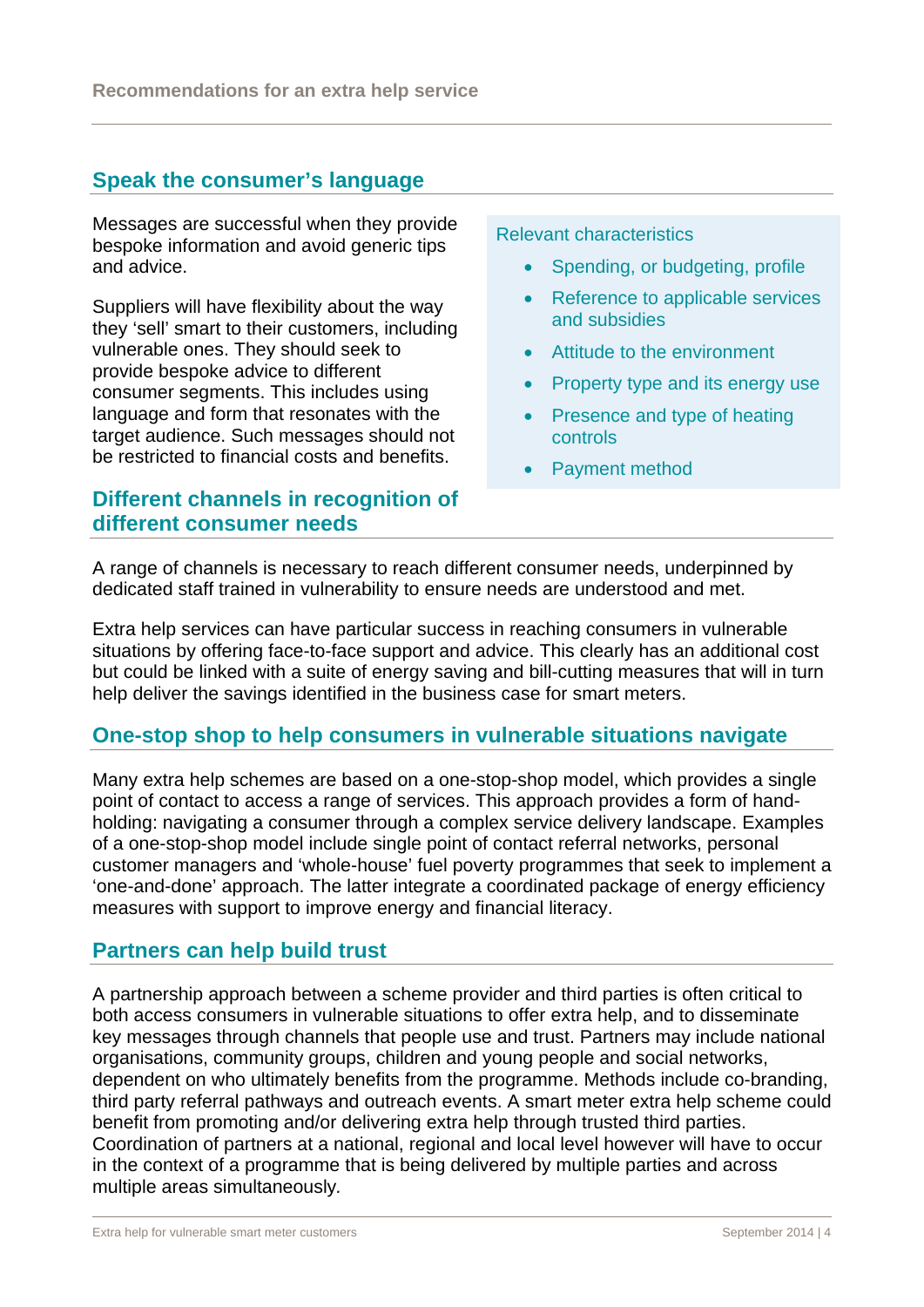# **Pilot proposals**

We have identified four potential approaches to providing extra help to vulnerable households. These are not necessarily mutually exclusive, and we recommend the different approaches are piloted in a comparable manner to assist decision-making on what help is needed and how it is best delivered.

#### **Communication**

## **1. Independent engagement**

PROBLEM: Consumers don't know what to expect from smart meters and how theirs can help them cut their energy bills

SOLUTION: Information and advice on the use of smart meters is embedded in independent energy schemes, to help consumers before and after the installation of meters

## **2. Smart Signposts**

PROBLEM: Consumers don't know who can help them and fall between the gaps of different extra help schemes

SOLUTION: Each supplier has a single point of contact for consumers in vulnerable situations that will help them get assistance from a range of energy-saving schemes.

# **3. Area-based installation**

PROBLEM: The cost of a supplier-led rollout is £3 billion higher than that estimated for a co-ordinated area-based approach.

SOLUTION: The installation of smart meters is embedded in area-based energy efficiency and housing stock improvement schemes.

## **4. Signposts & Savings**

PROBLEM: Consumers don't know who can help them and fall between the gaps, and urgently need help with their energy bills

SOLUTION: Suppliers offer a dedicated service to help consumers in vulnerable situations, the installation of simple yet effective energysaving measures, and assistance from other sources.

**Installed measures** 

Supplier-lec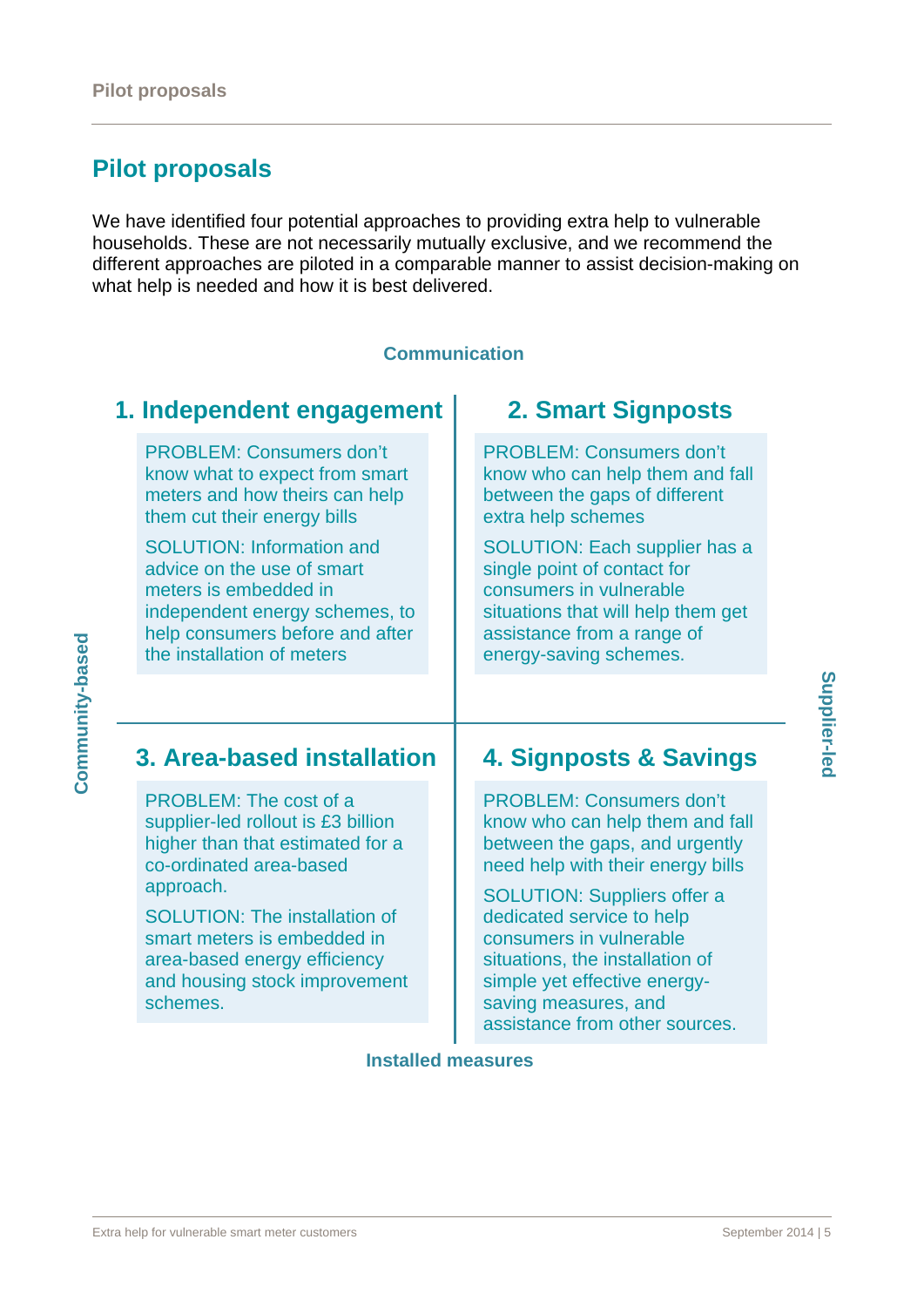## **1. Independent engagement**

**A Smart Energy GB-led option that uses existing fuel poverty and energy advice schemes at a local and community level to support and engage vulnerable consumers before and after the installation visit. Smart Energy GB could support schemes through a small grants model, training and providing two 'toolkits' of messages and materials to be delivered pre and post-installation.** 

#### **Key benefits and opportunities**

**Consumers:** This option was considered beneficial in terms of using local, trusted messengers to deliver extra help. It was pointed out that these established networks better understand the needs and preferences of consumers in vulnerable situations. An opportunity was identified to extend this form of extra help beyond the energy sector, including other third parties delivering in-home visits (for example home handypersons).

**Suppliers:** This option was considered deliverable within existing scope. That is, industry and government thought the model fitted with Smart Energy GB's current focus on coordinating outreach for the rollout. Suppliers also thought using local channels will help gain access to some properties, and more generally, tapping into existing resources on energy efficiency and fuel poverty represents value for money. *C*ommunity and third sector stakeholders supported this model in as far as it would help to leave a legacy of informed front-line staff and volunteers on smart.

#### **Key barriers and risks**

**Consumers:** By relying on existing schemes stakeholders pointed out consumers may suffer from uneven, inconsistent and inadequate levels of extra help. In particular, the potential for mixed messaging and inaccurate or misleading advice.

To the extent Smart Energy GB is already planning and expected to deliver an outreach and partnership model, there may also be limited value in branding the assistance under this option 'extra help'. Overall, stakeholders suggested this model could complement but should not replace a supplier-led assistance scheme.

**Suppliers:** Some questions were raised about whether there would be sufficient schemes to deliver the tool-kits, in particular the post-installation toolkit through in-home energy advice visits. Mapping for this report suggests such advice schemes are relatively frequently used at a local level to reach consumers in vulnerable situations. A delivery barrier identified was coordinating the multiple parties involved under this option.

#### **Costs and savings**

Some level of financial assistance will be required to support community groups deliver outreach work for the rollout. This is expected to be paid for by larger suppliers from within Smart Energy GB's budget. For this option, Digital Outreach Ltd's budget for the switchover is a useful quide on the cost to deliver. Here, the organisation signed two contracts worth £6.6 million collectively to deliver its community outreach programme over five years (2008-2012).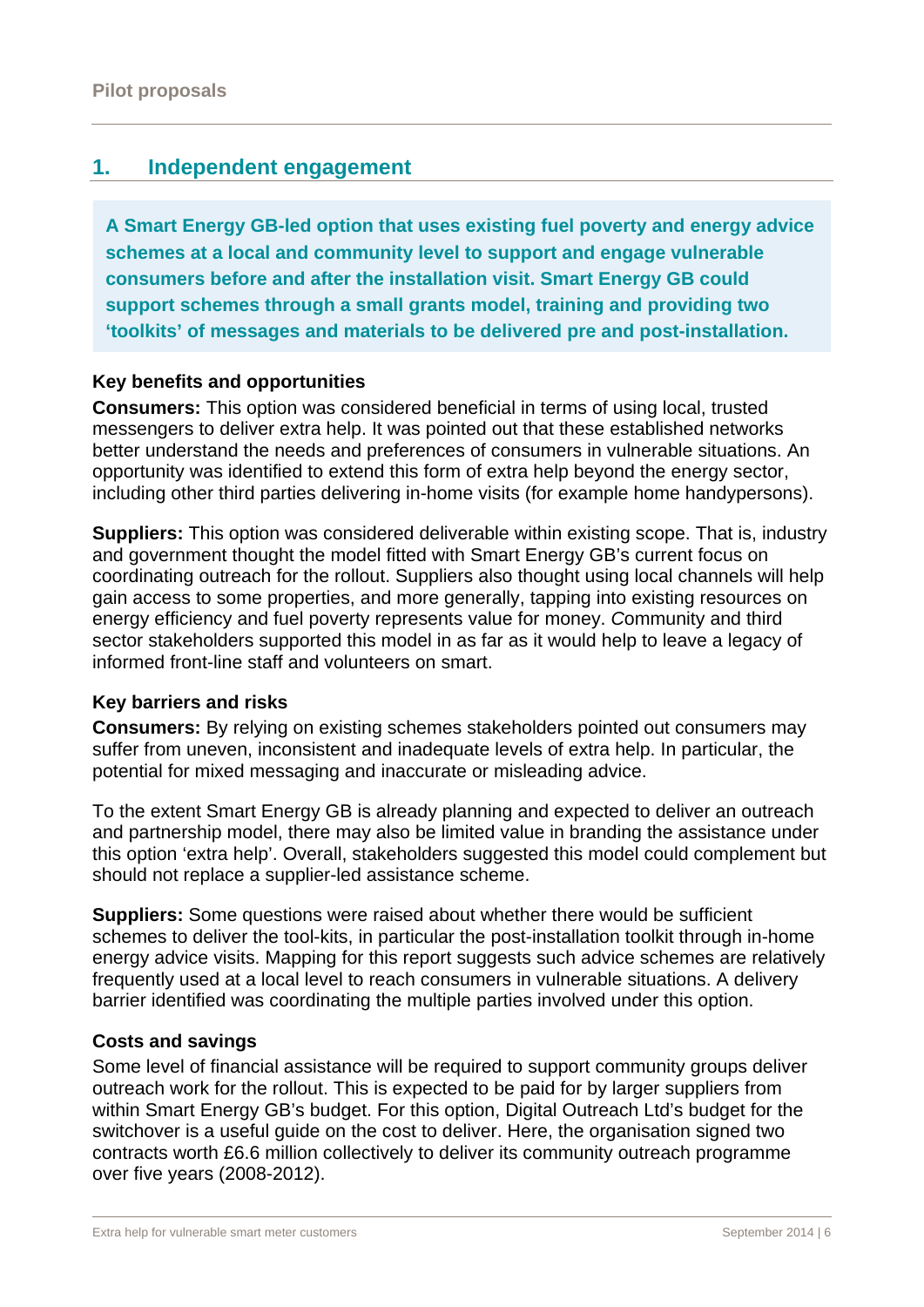## **2. Smart Signposts**

**A supplier-hosted dedicated extra help service for customers in vulnerable situations who receive a smart meter. The pathway is composed of four component measures:** 

- **1. A dedicated team to process smart meter installations for vulnerable customers**
- **2. A free call number from landlines and mobiles to access the extra help team**
- **3. A single named point of contact service offered to vulnerable customers**
- **4. Assisted referral (that is not customer-led) into further sources of extra help at a supplier, national and local level.**

#### **Key benefits and opportunities**

**Consumers:** A single point of contact service gives a personalised experience for consumers in vulnerable situations that could help them navigate the installation process and get further help with energy and bill-saving measures, such as ECO and Warm Homes Discount (WHD). As part of a joined-up approach, information collected as part of the installation appointment booking can be used to help inform aftercare and referrals.

**Suppliers:** Suppliers could deliver the service through their existing extra help units or up-skilling smart service staff. Many recognise the benefit of using the smart pathway and assisted referrals to streamline delivery of their social obligations and programmes (such as WHD and ECO).

**Third parties:** Assisted referrals could be made to third parties such as local authority and Scottish and Welsh Government energy assistance schemes and to help suppliers deliver extra help measures (such as a benefit check). Dependent on consumer agreement, such partnerships could later use smart meter data to inform and deliver energy and social care programmes.

#### **Key barriers and risks**

**For consumers:** Consumers could feel overwhelmed by the range of offers. Extra help should result in a better experience and bill savings; it is not a way to deliver all social obligations.

**For suppliers:** Suppliers are not required to systematically link smart up with other energy-saving offers and prefer to focus on their principal responsibility to achieve annual installation targets.

**For third parties:** Partners will have limited capacity to handle an increase in referrals. Demand will have to be modelled and planned for in order to avoid creating false expectations.

#### **Costs and savings**

Potential additional costs for this option were associated with retraining and up-sizing existing extra help teams and delivering the single point of contact service at scale. This requires further modelling.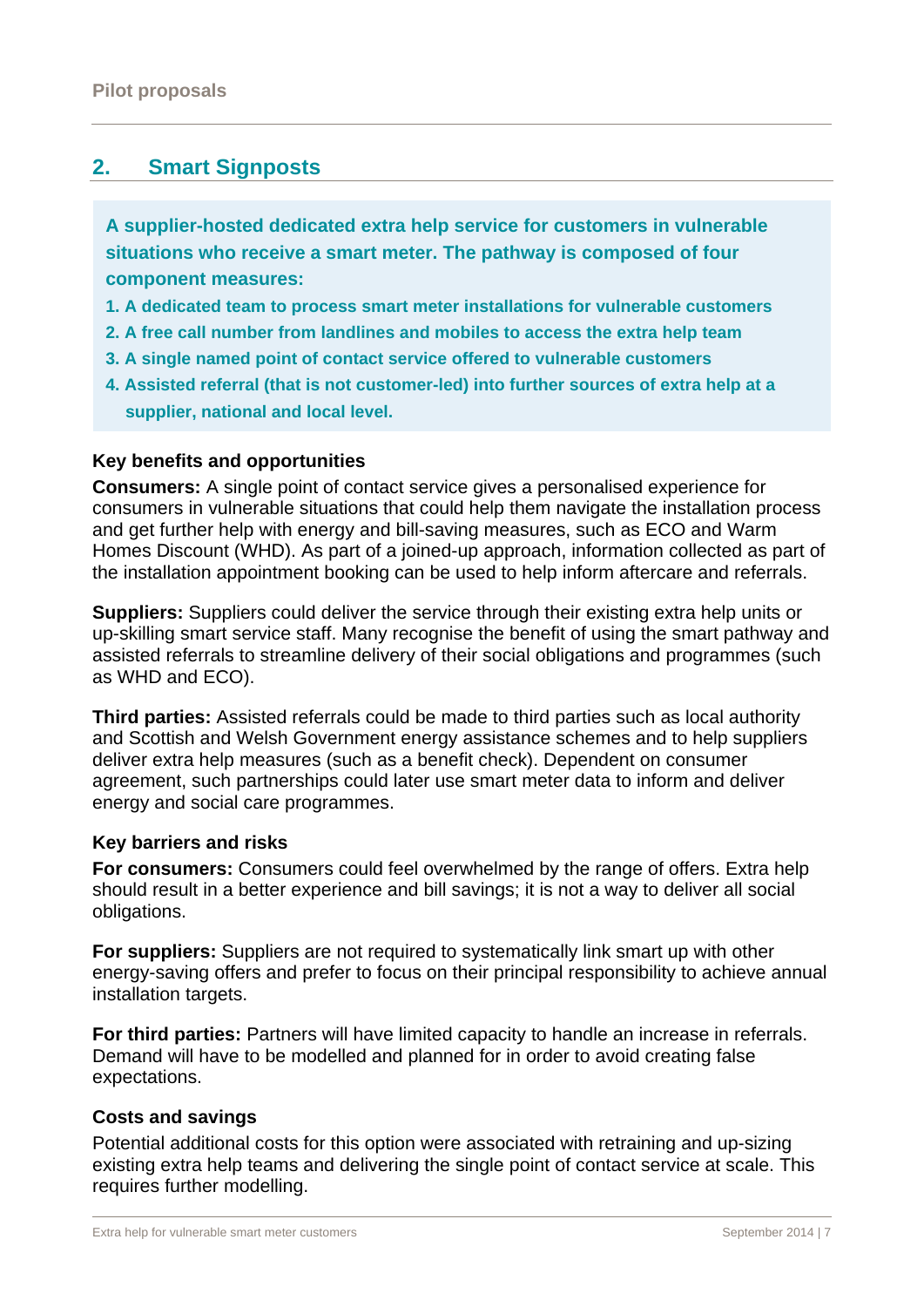This approach could reduce the substantial cost of identifying suitable and eligible households for the existing supplier-led and funded schemes ECO and WHD. It would involve:

- collecting information on a customer's property at the booking appointment and installation visit to assess the suitability of a house for ECO measures
- using that contact with a customer to assess their interest in, and suitability for, ECO, including whether they comply with ECO AW criteria.

### **3. Area-based installation**

**Suppliers join up their smart meter installations with area-based works schemes to coordinate and integrate the installation and energy efficiency experience for customers in vulnerable situations.** 

#### **Key benefits and opportunities**

**Consumers:** The key benefit identified was access via a trusted provider to a package of measures (including a smart meter) in a joined-up and comprehensive energy service.

**Suppliers:** Some suppliers identified the benefit of this option in enabling a pathway to cost-effectively access and support customers in vulnerable situations who may otherwise be hard-to-reach on smart metering. Opportunities were identified for suppliers and area-based schemes to coordinate to help to deliver this option. In particular:

- where suppliers outsourcing a component of their meter installs may drive crosssupplier cooperation
- where an area-based focus is adopted by default, based on customer density models
- cross-supplier cooperation and community involvement makes sense for particular property types, for example blocks of flats
- where linking up a smart meter to an area-based scheme in the tail-end of the programme may help gain access to 'hard-to-reach' households
- where linking up a suppliers CSCO and smart obligations could help install meters in deprived areas.

Finally, stakeholders in government and industry identified a central coordination role for Smart Energy GB to help deliver this option.

#### **Key barriers and risks**

**Consumers:** The key risk identified for consumers was consumers in vulnerable situations not assisted through area-based schemes missing out under this option. It was therefore recommended that this option be dovetailed with an extra help pathway accessible and deliverable at a household level.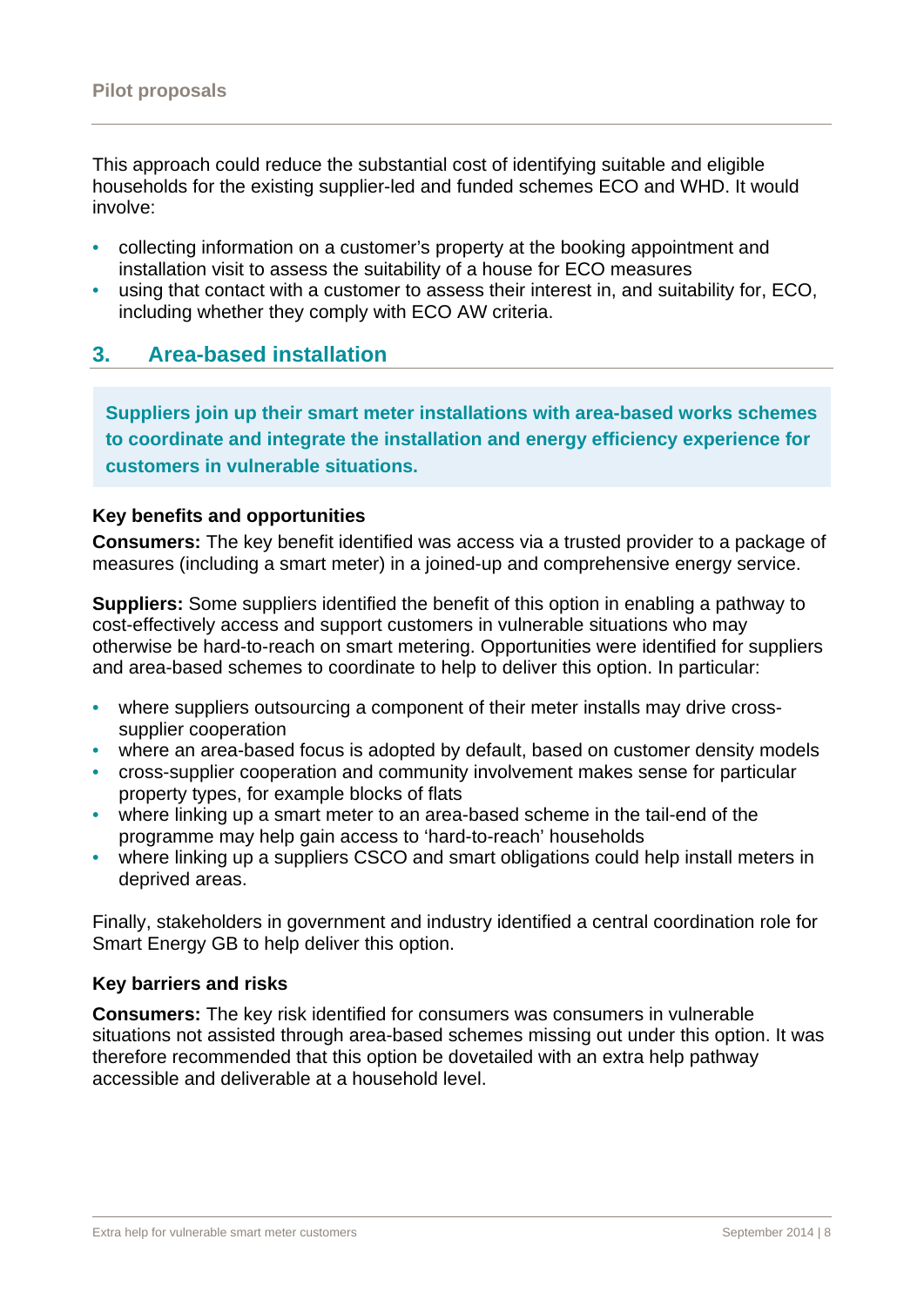**Suppliers:** Operational hurdles were identified to delivering this approach. First, the current absence of a mechanism to link area-based schemes up to the smart meter programme and coordinate the parties (schemes providers, suppliers). Where Smart Energy GB could play a coordination role it was pointed out its current focus is on outreach only, although there is scope under its licence conditions to facilitate costeffective installation visits. Second, there is no mechanism under the rollout, regulatory or otherwise to support and incentivise cross-supplier cooperation. This was identified as a key barrier and risk to delivery of this option. Because even where some level of cooperation may be cost efficient, suppliers are not naturally inclined to work together under a competitive rollout model.

#### **Costs and savings**

This option has the potential to reduce the cost of install for suppliers, in particular the cost associated with failed visits. One figure quoted by industry puts the cost of abortive calls at approximately £68. Assuming a 16 per cent abort rate for 30 million domestic properties (not accounting for two visits that may be required for non-dual fuel premises) this equates to £326.4 million in abortive visit costs. This option can help reduce this cost in two key areas:

- **1.** Limited costs incurred from failed visits where an area-based street-by-street approach achieves savings when returning to missed properties
- **2.** Increasing access rates. Through linking up with an area-based scheme provider that is trusted locally and has an on-the-ground presence suppliers will find often hard-toreach vulnerable fuel poor households easier to reach to install a smart meter. This benefit could be measured through comparing abort rates under this approach with standard installations.

## **4. Signposts & savings**

**A supplier-hosted extra help service to assist customers in vulnerable situations who receive a smart meter (as per Smart Signposts) plus a package of easy-to-fit, low cost energy-efficiency measures. These measures could either be fitted by the smart meter installer during the smart meter installation visit or fitted during a post-installation, follow-up home visit. Follow-up visits could be coordinated by either Smart Energy GB or suppliers.** 

#### **Key benefits and opportunities**

**Consumers:** This approach not only provides a dedicated service through the installation process, it also sees measures installed and offers the opportunity to help the consumer make the most of their in-house display and the measures to save money on their energy bills. Without measures, or an understanding of basic tariffs such as Economy 7, consumers will find it difficult to take advantage of their new smart meter.

**For suppliers:** Suppliers currently receive no credit for additional measures, unless they are within the ECO framework.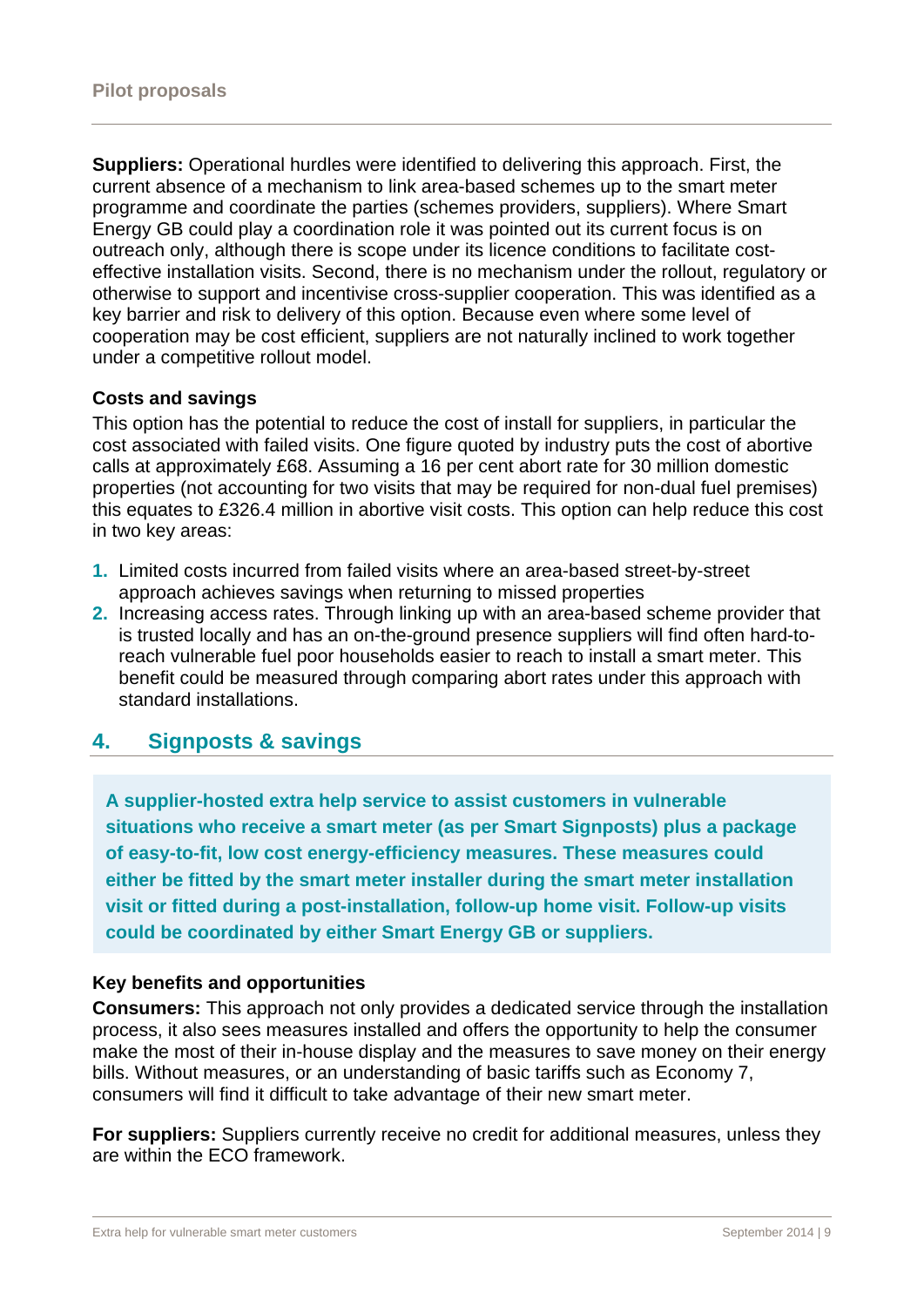#### **Key barriers and risks**

**For consumers:** While easier for suppliers, delivery of measures in a separate visit could inconvenience a customer in a vulnerable situation who works and increase drop-off rates. Overall, it was emphasised an extra help pathway should be made as simple as possible for a customer in a vulnerable situation to access and understand.

**For suppliers:** The added cost, time and complexity of delivering energy efficiency measures and (potentially) follow-up home visits were overriding concerns. Funding sources were not obvious to many; and they tend to want the Smart Energy GB's role to remain limited to outreach and branding activities.

#### **Costs and savings**

Total cost will depend on eligibility. NEA and Citizens Advice suggest eligibility for the package of measures should align with a fuel poverty proxy. Currently, for all tenure, this is the Cold Weather Payment (CWP) group.

If the low-cost package was offered to all CWP-eligible households, at a cost of £50 per property and assuming a take-up of 35 per cent the total estimated cost for the package would be £99.75 million. HM Treasury revenues from carbon levies and energy VAT, along with ECO and WHD, are identified as three funding streams that could help meet this cost.

## **Low cost measures example**

- Two reflector panels
- External door threshold draught proofing
- Hot water insulation jacket
- Standby off plug
- Setting existing heating controls (or referral for new ones)
- One check Economy 7 meter times

Mean annual cost saving: £80 - £200 Mean payback period: 0.5 – 1.5 years Total cost (incl labour): £54.23 Time to fit the measures: 2.8 hours

This would require a change in focus for ECO Affordable Warmth away from a focus on single-measure assistance, and consideration of how the WHD Industry Initiatives cap can align with smart metering support for fuel poor customers.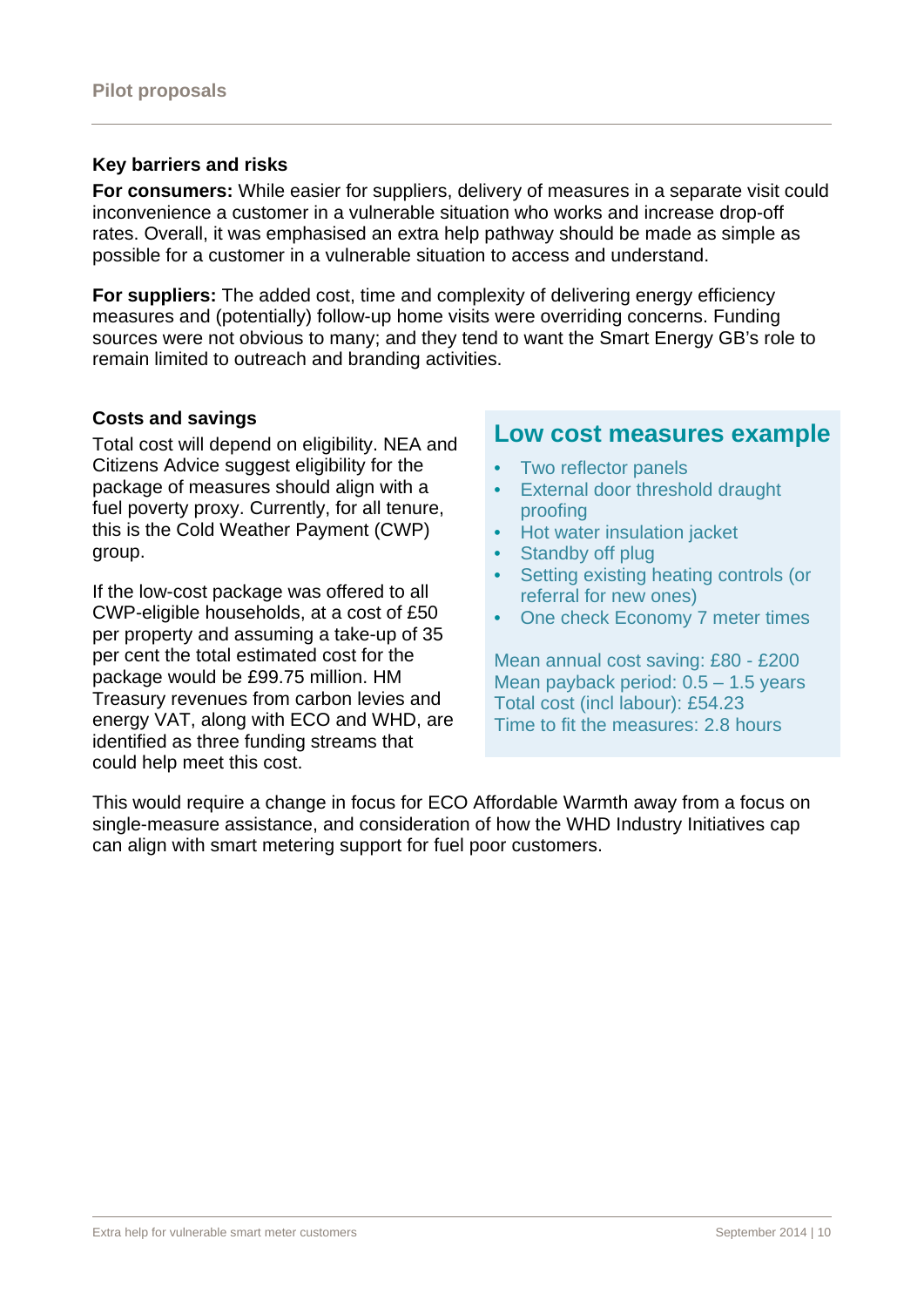# **Criteria for pilots**

Citizens Advice is keen for the different approaches to be tested to see what offers the best outcome for consumers in vulnerable positions and the wider consumer base in terms of cost and efficiencies. It also wants to identify and understand more qualitative outcomes relating to the reputation and interest in smart meters among the target and related populations (e.g. friends and family). This will require programme management that is able to monitor and compare progress and effectiveness.

| <b>Measuring success</b>                                                                                                                                                                                                                                                                                                   |                                                                                                                                                                                                                                                                                                                                     |  |  |  |
|----------------------------------------------------------------------------------------------------------------------------------------------------------------------------------------------------------------------------------------------------------------------------------------------------------------------------|-------------------------------------------------------------------------------------------------------------------------------------------------------------------------------------------------------------------------------------------------------------------------------------------------------------------------------------|--|--|--|
| Affordable?                                                                                                                                                                                                                                                                                                                | <b>Accessible?</b>                                                                                                                                                                                                                                                                                                                  |  |  |  |
| Cost of implementation<br>$\bullet$<br>Business process development<br>Cost of delivery<br>Unit costs<br>Ability to leverage existing funding<br>$\bullet$<br>Potential impact on bills<br>$\bullet$<br>Energy savings among<br>participants<br>Potential policy cost<br>Use and cost of incentives in the<br>supply chain | <b>Customer satisfaction</b><br>Gaps identified in provision for<br>example due to criteria applied<br>Optimal timeframe for the consumer<br>$\bullet$<br>journey<br>Conversion rate among targeted<br>consumers<br>Including rationale for uptake rate<br>Different approaches in Scotland and<br>$\bullet$<br>Wales               |  |  |  |
| Safe?                                                                                                                                                                                                                                                                                                                      | Fair?                                                                                                                                                                                                                                                                                                                               |  |  |  |
| Process for condemned<br>appliances<br>Customers know where to seek<br>help<br>Preferred messengers<br>$\bullet$<br>Trust and confidence in Smart<br>$\bullet$<br>Energy GB provided messages                                                                                                                              | Cost and carbon savings in<br>comparison to the national average<br>Successful referral to existing<br>'vulnerable' programmes<br>Effectiveness of reaching consumers,<br>$\bullet$<br>including potential application of data-<br>matching techniques.<br>Putting SMiCoP definition of<br>$\bullet$<br>vulnerability into practice |  |  |  |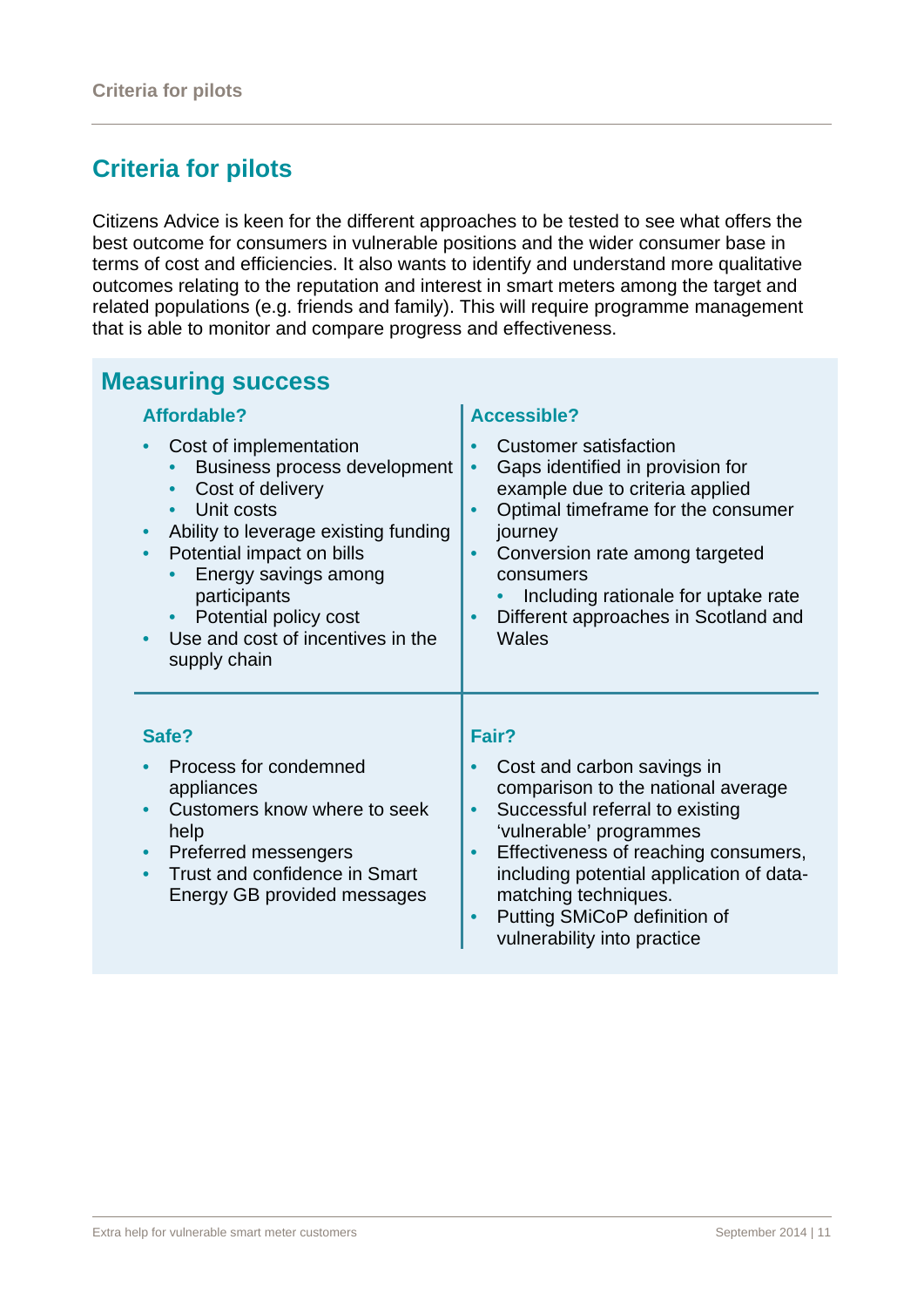# **Next steps**

This research is only a start. More needs to be done, with industry and government in particular, to develop an understanding of the impact of our proposed options on consumers and the smart meter programme as a whole. With this in mind, Citizens Advice looks forward to working with the Department of Energy and Climate Chance (DECC), Ofgem, the Scottish and Welsh Governments, industry and third parties on taking this research forward.

We intend to hold a roundtable with these key parties in 2014 to set out our recommendations and engage stakeholders.